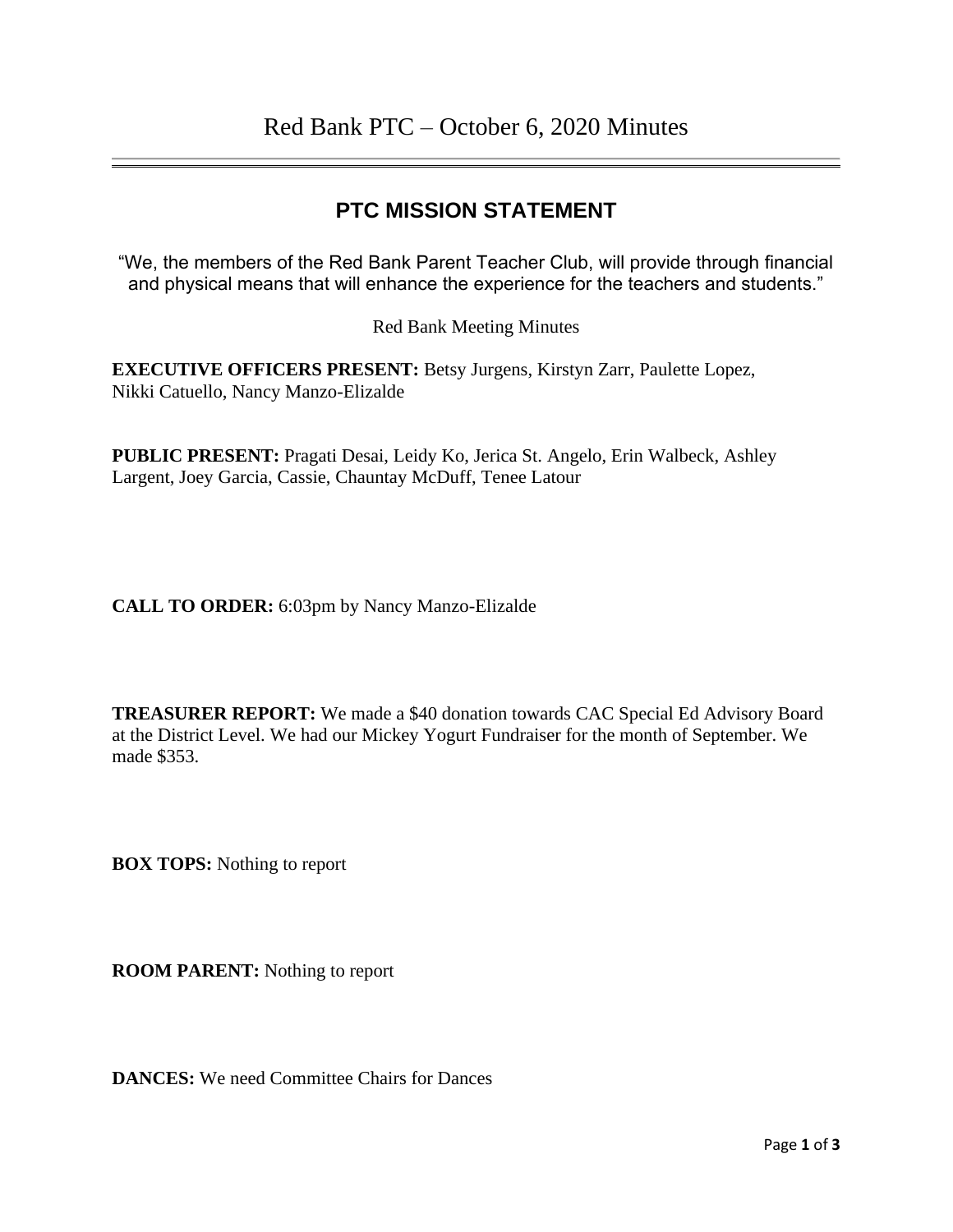**SNACK BAR:** Nothing to report

FAMILY NIGHT OUT: Ika Williams has volunteered to be Committee Chair for our Family Night Out.

**FALL FUNDRAISER:** Megan Ink has volunteered to run our Fall Fundraiser and will be working on our Jamba Juice Fundraiser for the month of November. Jamba Juice has been approved and is ready to go. It will be different from other years. Families will have to go to Jamba Juice and purchase the cards.

**MUFFINS/DONUTS:** Nothing to report

**CARNIVAL:** We need Committee Chairs for Carnival.

**MEMBERSHIP:** This year being different because of Covid, we made our membership drive electronically. We will possibly revisit in doing a full membership drive once school is back in session. We have taken in \$1,100 from membership at this time.

**TRUNK OR TREAT:** Trunk or Treat has been canceled but will be replaced by a Scavenger Hunt. It will be a free family event for Red Bank Families. The Scavenger Hunt is scheduled for October 24 and 25. Push notifications have been sent out to Red Bank families through social media. Depending on the success of our Scavenger Hunt we might turn it into a fundraiser in the future.

**TEACHER PAY TEACHER GRANT:** We submitted a flyer to our Red Bank staff stating we wanted to help them out with digital content that they might need for online learning. We received 8 requests. The next step is our board will get together to discuss the request and reach out to teachers to let them know when they will receive their TPT gift card.